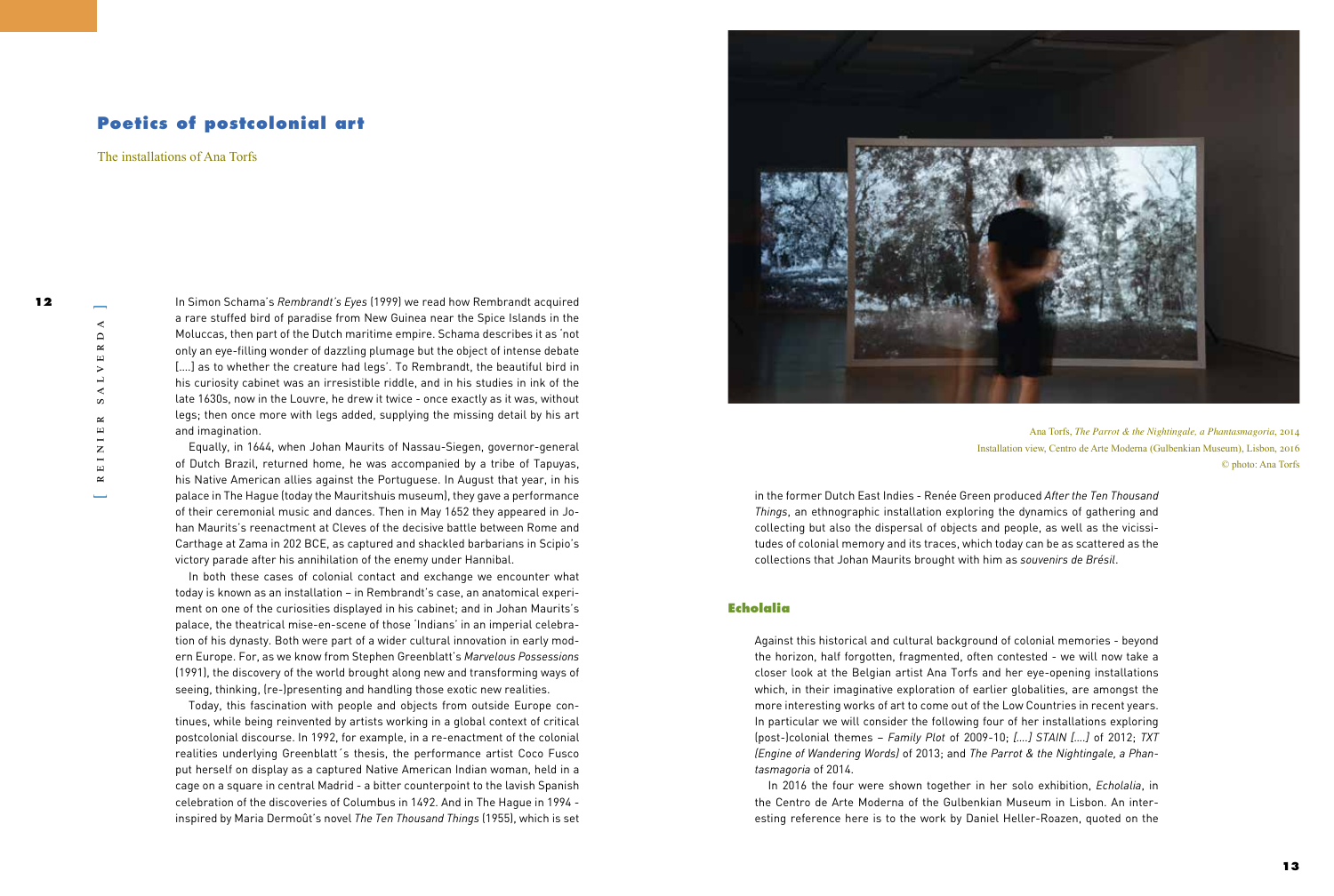back cover of Torfs´s artist book of 2014, where he describes echolalia as 'the memory of the indistinct and immemorial babble that, in being lost, allowed all languages to be'. In his view, in growing up we humans lose the unlimited babbling capacity of newborn infants, which may resurface later on when our echolalic brain engages in parroting and repetition, with soundplay, shifts of meaning and playful transpositions, exploiting the ambiguities and polyvalence of language.

The exploration which Ana Torfs undertook in these installations pursues what happens in and through such babbling - the new meanings and imaginings it enables, the new potentialities of art it may trigger. The work of Oulipo writers such as Georges Perec and Italo Calvino is a key reference here, and the process has been described by her Lisbon curator, Caroline Dumalin, as 'worlds unfolded by word', reflecting how Torfs's creations often emanate and evolve from an initial, central word or text.

## **Acts of naming**

*Family Plot* (2009-10) presents two different series of elements - twenty-five small black-and-white silk screens (on glass) of tropical plants, with their pedigree in Linnaean nomenclature and a portrait of the important, usually European individual whose name was thus eternalised; each coupled with a larger frame showing a reversed engraving of a worldmap from the time of



Ana Torfs, *Family Plot*, 2009/10 Installation view, Museum Kurhaus, Kleve, 2015 © photo: Ana Torfs



Ana Torfs, *Family Plot*, 2009/10 detail © photo: Ana Torfs

those individuals, surrounded by other reversed engravings and woodcuts from many different sources covering the colonial era, and text fragments in speech bubbles – the whole displayed in a sequence of uniform sets along the four walls of the room.

In a striking counterpoint to this calm, 18th-century museum-like order, one of the engravings presents the black writer Olaudah Equiano, also known as Gustavus Vassa (ca 1745-1797), who in his 1789 autobiography spoke up for his fellow slaves and advocated the abolition of slavery. This is a reminder that *Family Plot* and its Latin plant names have a history in the colonial past. There are other images like the one portraying Equiano, and they raise disturbing questions about that past.

Take, for example, the ambiguity of the title *Family Plot*. Since ´plot´ can mean a piece of land in a cemetery but also a plan or intrigue, which family can she mean? That of tropical plants, as domesticated in scientific botanical taxonomy? Or rather that of the dead white males who appropriated those plants with their nomenclature? Or perhaps both – the history of colonial botany intertwined with the global history of European expansion? But where then does Equiano fit into their dialectic of naming and exclusion, with his aching question of a slave: *Am I Not A Man And A Brother*?

Questions such as these continue to occupy Torfs's viewers long after visiting this installation.

# **The World of Colour**

With her second installation, [...] STAIN [...] (2012), we enter the world of colour - here the subject of an experimental investigation using four white tables, each holding five differently coloured frames featuring coloured goose feathers and numbered images of all kinds of objects and persons; plus two loudspeakers relaying English notes and comments spoken by Diana Weller in a random loop of ninety minutes.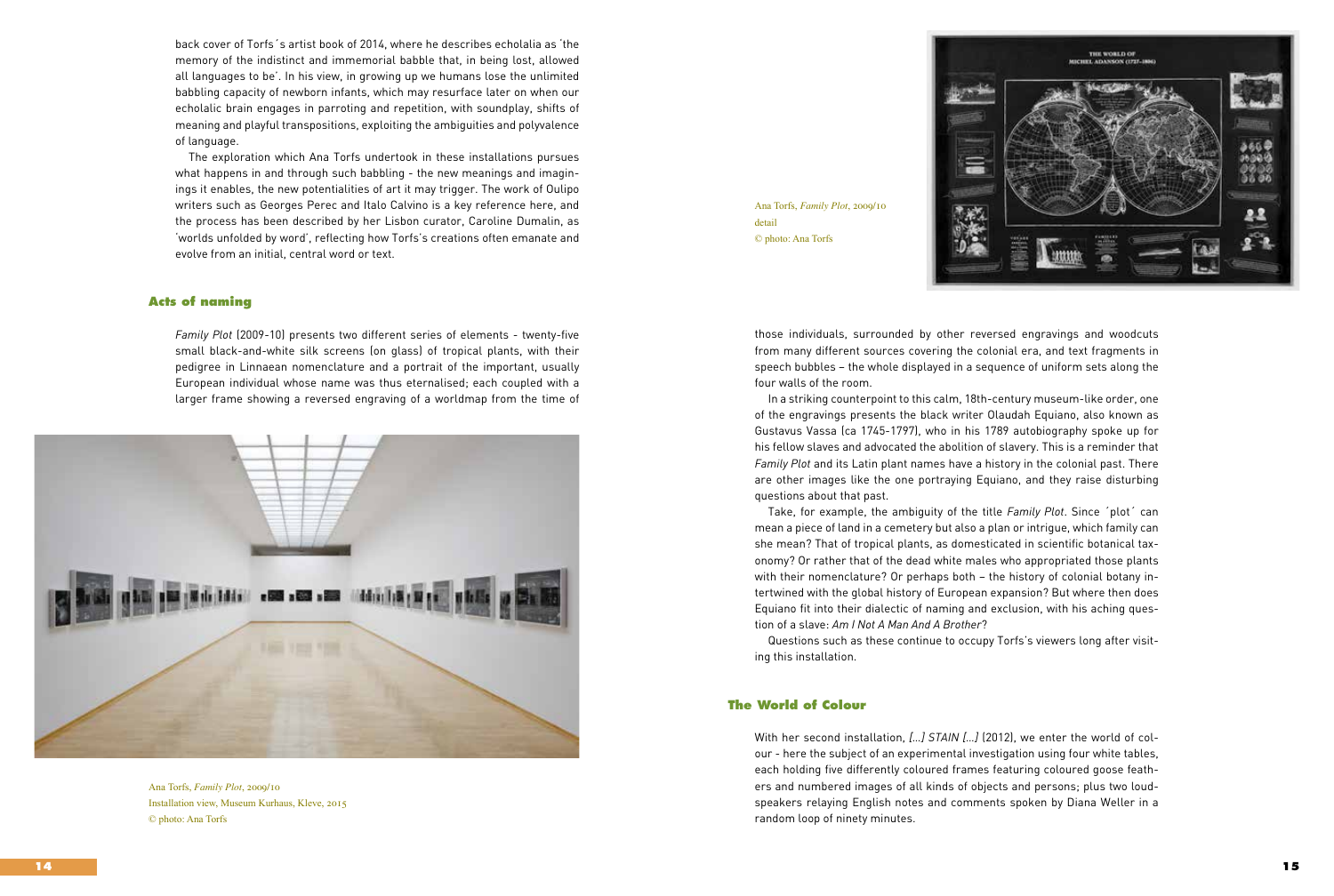

Ana Torfs, *[…] STAIN […]*, 2012 Installation view, Centro de Arte Moderna (Gulbenkian Museum), Lisbon, 2016 © photo: Ana Torfs

> The effect on visitors of the diverse visual and auditory input from this installation is to disrupt their perception and shift their understanding of colour. For one thing, *[….] STAIN [….]* suggests that there are no colours without language - although, as it turns out, words are far too indeterminate for an exact identification of colours, so today numbers are used for this purpose. But equally, as this installation suggests, colour does determine perception. Each of the installation's twenty frames comes in a different colour, which affects everything we see - almost as in Rimbaud's poem Voyelles, in which each of the vowels A, E, I, O and U adds a distinctive colour, meaning and symbolism. In *[….] STAIN [….]* we find the same evocative power, not least because of its beautiful colours and their exotic names, such as Congo red, Paris Violet, Indian yellow, Sudan Black, Rose Bengal, Prussian Blue, Malachite green, Bismarck brown and so on.

> More on these colours and colour names comes from the spoken notes on their history – a history of art and artifice, of human industriousness and technology, of coining words for the new dyes invented in the 19th century, but also of competition and profit hunting. As *[….] STAIN [….]* makes clear, the industrial revolution of colour production was at the origin of many of today's chemical and pharmaceutical multinationals, such as BASF, Bayer and Agfa. And part of this process was what happened in the colonies – for example, the war over indigo production between the German chemical industry and Gandhi's indigo workers in India; and the comment about the human cost of this dye from a member of the Bengal Civil Service in 1848: 'Not a chest of indigo reaches England without being stained with human blood'.

Unfolding the double meaning of this installation´s title – 'stain' is not only a 'dye' and a colouring technique, but also a 'blemish, flaw or smear' - Ana Torfs brings to light, for her viewers to ponder, how seemingly natural and innocent colours, which delight our eyes, turn out to have a disturbing colonial and political history.

# **Majestic Tapestries**

In her third installation, *TXT (Engine of Wandering Words)* (2013), Ana Torfs takes a rather different tack. This installation consists of six large Jacquard tapestries focussed on colonial produce - coffee, sugar, ginger, tobacco, saffron and chocolate. Each of these six key words is shown backwards, upside down and between brackets, above a quote from Swift's *Gulliver´s Travels*, which runs along the bottom of the tapestry. The centrepiece in each tapestry, meanwhile, is a large block of images – five across by five vertical – woven into its fabric, picturing Swift´s text engine complete with handles for moving the images inside those blocks. With each of these tapestries thus unfolding into a series of pictures, *TXT* turns into an image machine, making us see what is behind those six key words – indeed, what we need to see if we are to understand anything at all of the meaning of these words.

The 150 images in this installation (and many more if those handles could be turned) are presented without caption or annotation. They are just that: vivid images, of ancient maps, wonders of the world in far away countries, cities, islands, colonial atlases and travelogues, caravans, camels, slaves and ships,



Ana Torfs, *The Parrot & the Nightingale, a Phantasmagoria*, 2014 Installation view, WIELS Contemporary Art Centre, Brussels, 2014 © photo: Sven Laurent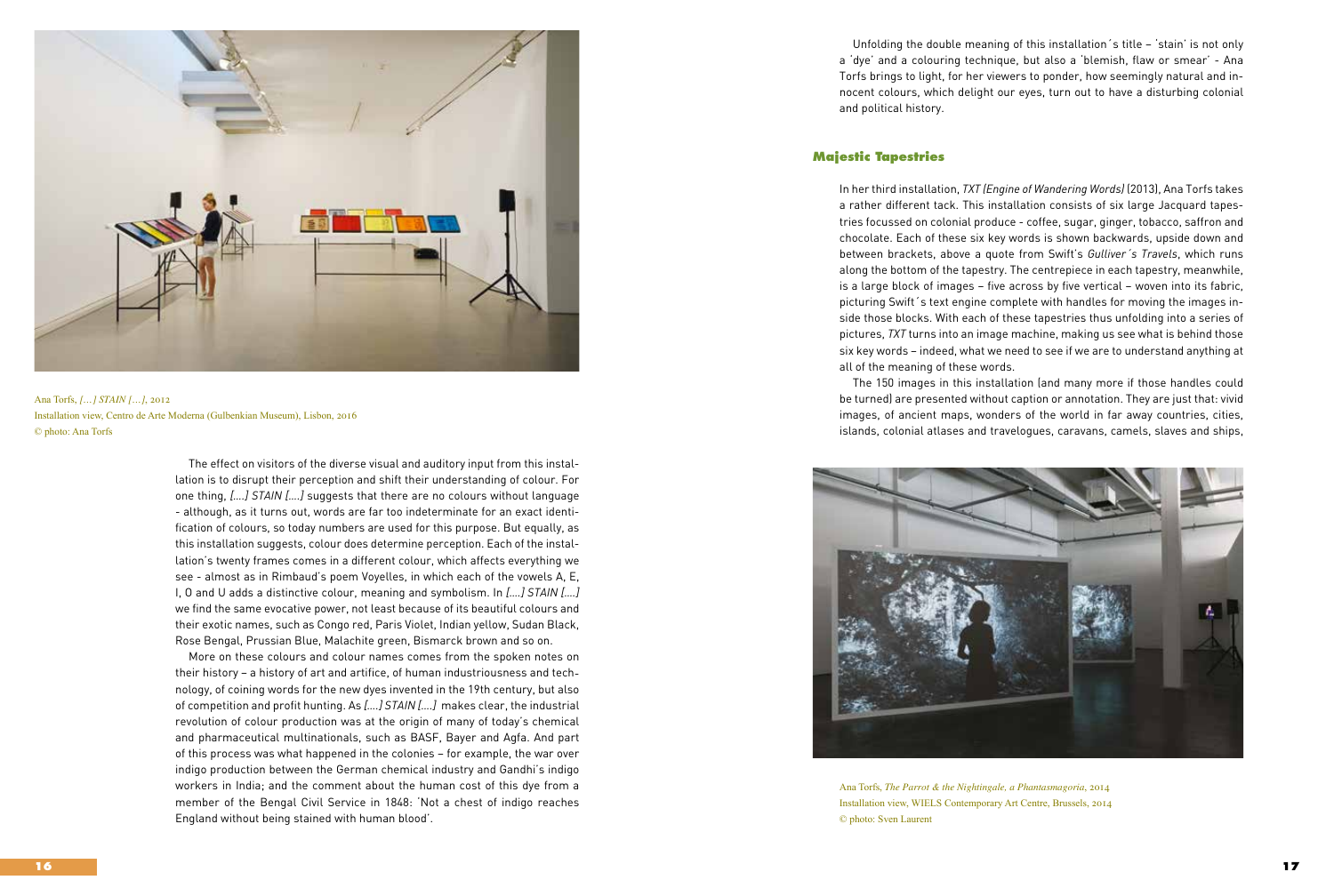imperial postage stamps and advertisements. Colonial produce is everywhere, and the coffee tapestry carries a picture of *Max Havelaar* (1860), the Dutch anticolonial novel on the human cost of the coffee produced in its colonies. Taken as a whole, it is a mesmerising installation – six magnificent wall hangings, in a striking and colourful composition, rich in images, woven together into a pictorial history of European colonial expansion and exploitation of the world outside.

Past and present meet here in *TXT*´s link to the longstanding Flemish tradition of weaving imperial tapestries. A display similar to *TXT* can be found in the Museo Capodimonte in Naples, in a large room with seven Flemish tapestries depicting the battles over the city of Pavia in 1525 between the French king François I and emperor Charles V, the first to rule over both the old world and the new. These tapestries were presented to Charles by the States-General in Brussels in 1531, and later transferred to Naples by the family of Francesco de Avalos, who held Pavia for the emperor. In other outposts of Charles´s empire, in Seville and in Middelburg, there are similar palace rooms with Flemish tapestries which depict, in wool and silk, silver and gold, the story of his victories. Memories of this imperial tradition live on today, reworked and critically interrogated, in works of art by contemporary artists – the 2009 photograph by Candida Höfer of that Capodimonte tapestry room; and the large woven wall map



Ana Torfs, *TXT (Engine of Wandering Words)*, 2013 Installation view, Sharjah Biennial 11, 2013 © photo: Ana Torfs



Ana Torfs, *TXT (Engine of Wandering Words)*, 2013 detail © photo: Ana Torfs

of the Kingdom of Naples in 1786, reconfigured by William Kentridge in 2009 and also in the Museo Capodimonte, its red frontiers overwritten by thick black brushstrokes depicting Don Quixote with an enormous Gogol nose.

In *TXT'*s majestic tapestries and their images the colonial past is met head on. The images are left unexplained, the six colonial key words obscured, their message hidden in plain sight, their impact as strong as Maya pictorial signs. In view of these Oulipian techniques the question at the heart of this installation is: How exactly are words and images related within *TXT´*s engine, with its enormous potential? It is here that the *wandering word*s in Ana Torfs's subtitle come into play, beginning with the multilingual etymologies of the nomadic words we use with our everyday consumption of chocolate, sugar and other colonial produce. *TXT* does not offer a static picture book in the word-and-image tradition of Comenius, and it also rejects the view of language in Swift's text engine, that words are only names and labels for things. Instead, this monumental installation insists that, without the primordial impact of those images and without the memories and connections they generate, the meaning of those six key words will continue to elude us and remain beyond our ken.

### **Web of Language**

Ana Torfs's last work to be discussed here, *The Parrot & the Nightingale, a Phantasmagoria* (2014), is a multi-sensory installation which combines three components – first, two large projection screens showing a series of blackand-white slides of translucent tropical nature in a loop – second, on three led displays video of the interpreter Lissa Zeviar as she translates into American